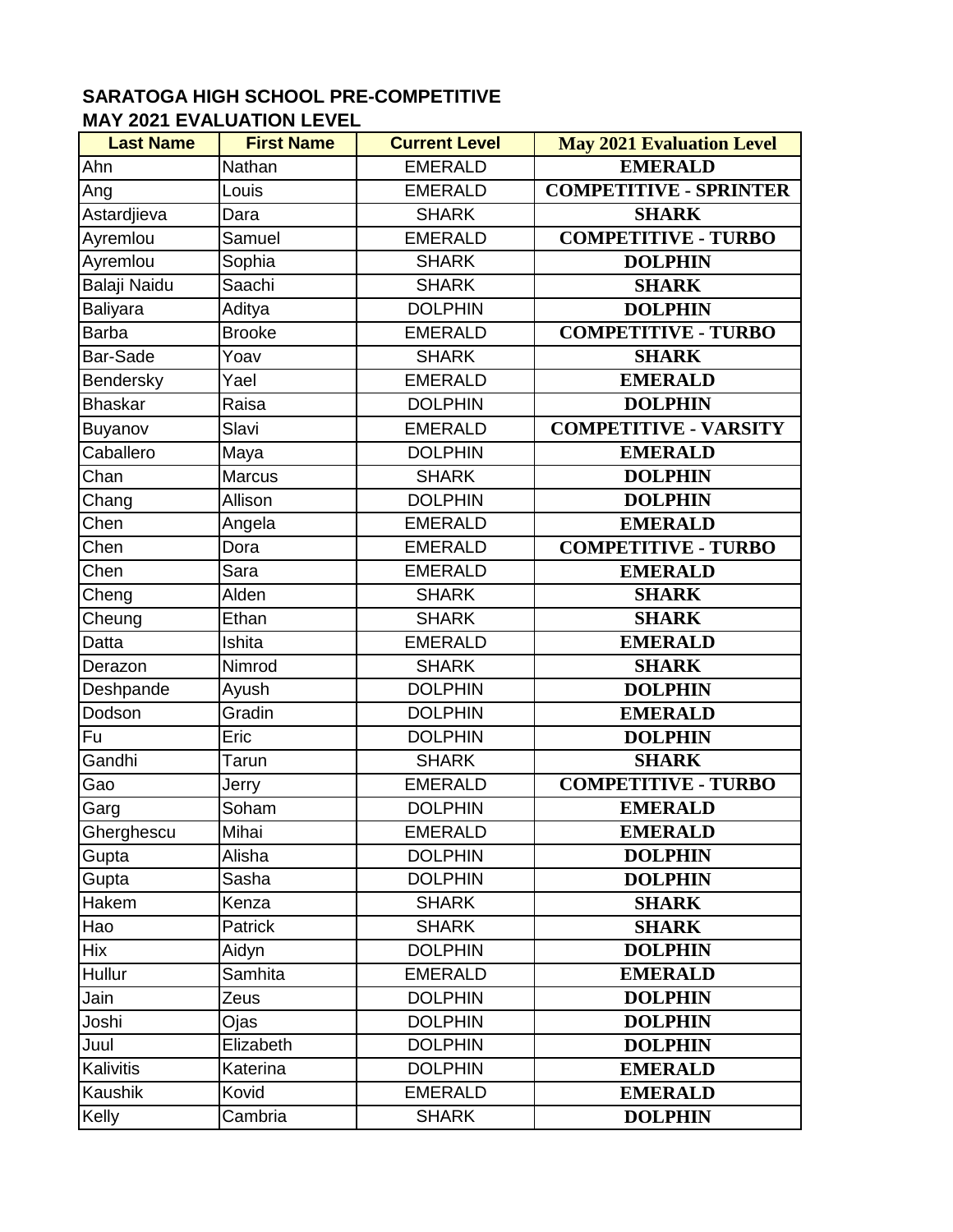| <b>Last Name</b> | <b>First Name</b> | <b>Current Level</b> | <b>May 2021 Evaluation Level</b> |
|------------------|-------------------|----------------------|----------------------------------|
| Kesar            | Itay              | <b>SHARK</b>         | <b>DOLPHIN</b>                   |
| Kim              | Walker            | <b>DOLPHIN</b>       | <b>DOLPHIN</b>                   |
| Kovacs           | Matan             | <b>SHARK</b>         | <b>SHARK</b>                     |
| Krishna          | Evan              | <b>DOLPHIN</b>       | <b>DOLPHIN</b>                   |
| Kung             | Chase             | <b>DOLPHIN</b>       | <b>EMERALD</b>                   |
| Kuo              | Amber             | <b>EMERALD</b>       | <b>COMPETITIVE - SPRINTER</b>    |
| Lan              | Ethan             | <b>DOLPHIN</b>       | <b>DOLPHIN</b>                   |
| Lei              | Aiden             | <b>SHARK</b>         | <b>SHARK</b>                     |
| Lei              | Ethan             | <b>DOLPHIN</b>       | <b>DOLPHIN</b>                   |
| Leppaekorpi      | Liam              | <b>DOLPHIN</b>       | <b>EMERALD</b>                   |
| Leppaekorpi      | Livia             | <b>DOLPHIN</b>       | <b>DOLPHIN</b>                   |
| Liao             | KIngsley          | <b>DOLPHIN</b>       | <b>DOLPHIN</b>                   |
| Liao             | Mikayla           | <b>SHARK</b>         | <b>SHARK</b>                     |
| Lim              | Yi Heng           | <b>SHARK</b>         | <b>SHARK</b>                     |
| Lin              | Alexandra         | <b>DOLPHIN</b>       | <b>DOLPHIN</b>                   |
| Lin              | David             | <b>DOLPHIN</b>       | <b>DOLPHIN</b>                   |
| Lin              | Jean              | <b>DOLPHIN</b>       | <b>DOLPHIN</b>                   |
| Litvin           | Eitan             | <b>EMERALD</b>       | <b>COMPETITIVE - TURBO</b>       |
| Malani           | Dev               | <b>EMERALD</b>       | <b>COMPETITIVE - SPRINTER</b>    |
| Merten           | Luka              | <b>EMERALD</b>       | <b>EMERALD</b>                   |
| Miljkovic        | Lea               | <b>EMERALD</b>       | <b>EMERALD</b>                   |
| Miljkovic        | Zola              | <b>EMERALD</b>       | <b>EMERALD</b>                   |
| <b>Msheik</b>    | Ali               | <b>SHARK</b>         | <b>SHARK</b>                     |
| <b>Msheik</b>    | Oliver            | <b>SHARK</b>         | <b>SHARK</b>                     |
| Muddu            | Krishna           | <b>SHARK</b>         | <b>SHARK</b>                     |
| Murthy           | Rohan             | <b>DOLPHIN</b>       | <b>DOLPHIN</b>                   |
| MYLAVARAPU       | <b>SHAUNAK</b>    | <b>EMERALD</b>       | <b>EMERALD</b>                   |
| O'Keefe          | Mira              | <b>DOLPHIN</b>       | <b>EMERALD</b>                   |
| <b>OTIS</b>      | <b>OSCAR</b>      | <b>DOLPHIN</b>       | <b>DOLPHIN</b>                   |
| <b>PARRIS</b>    | AVIAH             | <b>SHARK</b>         | <b>DOLPHIN</b>                   |
| Pendler          | Lior              | <b>EMERALD</b>       | <b>EMERALD</b>                   |
| Petrovic         | Kayla             | <b>DOLPHIN</b>       | <b>DOLPHIN</b>                   |
| Petrovic         | Lucas             | <b>EMERALD</b>       | <b>COMPETITIVE - SPRINTER</b>    |
| Philip           | Alphonsa Rose     | <b>DOLPHIN</b>       | <b>DOLPHIN</b>                   |
| Prasad           | Siddhanth         | <b>SHARK</b>         | <b>SHARK</b>                     |
| Ra               | Nathan            | <b>EMERALD</b>       | <b>COMPETITIVE - SPRINTER</b>    |
| Ragavan          | Anand             | <b>DOLPHIN</b>       | <b>EMERALD</b>                   |
| Ragavan          | Arjun             | <b>SHARK</b>         | <b>SHARK</b>                     |
| <b>REBSAMEN</b>  | Daniel            | <b>DOLPHIN</b>       | <b>EMERALD</b>                   |
| Roy              | Ayush             | <b>DOLPHIN</b>       | <b>DOLPHIN</b>                   |
| Sangrujee        | lona              | <b>EMERALD</b>       | <b>EMERALD</b>                   |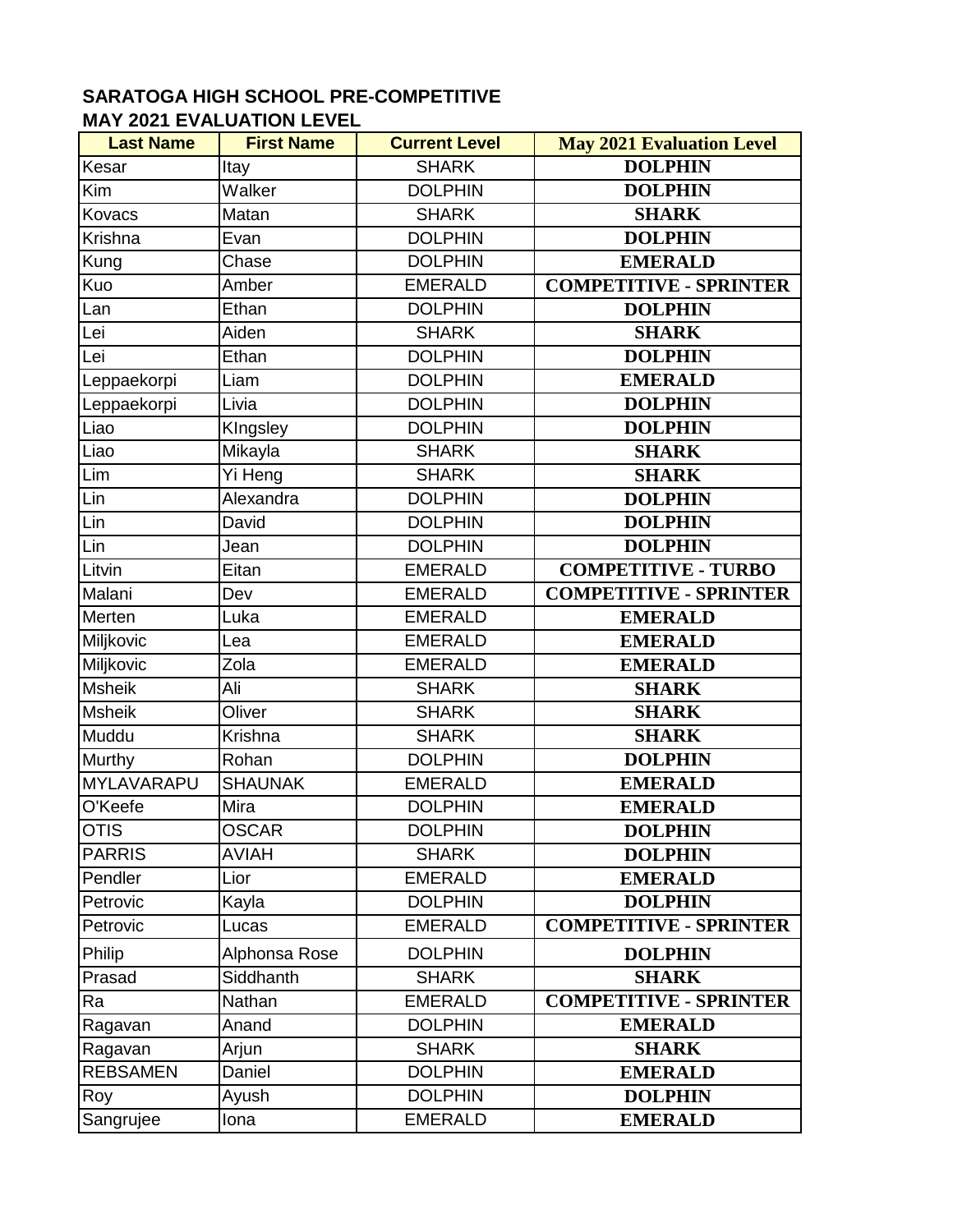| <b>Last Name</b>   | <b>First Name</b>    | <b>Current Level</b> | <b>May 2021 Evaluation Level</b> |
|--------------------|----------------------|----------------------|----------------------------------|
| Sethi              | Ria                  | <b>DOLPHIN</b>       | <b>DOLPHIN</b>                   |
| Sethi              | Shrey                | <b>DOLPHIN</b>       | <b>DOLPHIN</b>                   |
| Sharma             | Adit                 | <b>SHARK</b>         | <b>SHARK</b>                     |
| Shibata            | Sola                 | <b>DOLPHIN</b>       | <b>DOLPHIN</b>                   |
| Sohn               | Tevin                | <b>DOLPHIN</b>       | <b>EMERALD</b>                   |
| Song               | <b>Elliott</b>       | <b>DOLPHIN</b>       | <b>DOLPHIN</b>                   |
| Sun                | Daniel               | <b>DOLPHIN</b>       | <b>EMERALD</b>                   |
| Tanaka             | Maddie               | <b>EMERALD</b>       | <b>COMPETITIVE - TURBO</b>       |
| Tang               | Fiona                | <b>DOLPHIN</b>       | <b>DOLPHIN</b>                   |
| Tay                | Kai                  | <b>DOLPHIN</b>       | <b>DOLPHIN</b>                   |
| <b>Teachworth</b>  | Samantha             | <b>DOLPHIN</b>       | <b>EMERALD</b>                   |
| Teo                | Kaylee               | <b>EMERALD</b>       | <b>COMPETITIVE - SPRINTER</b>    |
| <b>Tochilnikov</b> | Rebecca              | <b>DOLPHIN</b>       | <b>DOLPHIN</b>                   |
| Tom                | Madelyn              | <b>EMERALD</b>       | <b>COMPETITIVE - TURBO</b>       |
| Tossavainen        | <b>Niklas</b>        | <b>DOLPHIN</b>       | <b>EMERALD</b>                   |
| Tossavainen        | Selma                | <b>DOLPHIN</b>       | <b>DOLPHIN</b>                   |
| Tran               | Jaden                | <b>DOLPHIN</b>       | <b>DOLPHIN</b>                   |
| Tsang              | Jet                  | <b>EMERALD</b>       | <b>COMPETITIVE - SPRINTER</b>    |
| <b>Uhlig</b>       | Natalie              | <b>DOLPHIN</b>       | <b>EMERALD</b>                   |
| Vadhan             | Siyona               | <b>DOLPHIN</b>       | <b>EMERALD</b>                   |
| Vatte              | $\overline{V}$ iraaj | <b>DOLPHIN</b>       | <b>DOLPHIN</b>                   |
| Wang               | Albert               | <b>SHARK</b>         | <b>SHARK</b>                     |
| Wang               | Andres               | <b>EMERALD</b>       | <b>EMERALD</b>                   |
| Wang               | Franklin             | <b>DOLPHIN</b>       | <b>DOLPHIN</b>                   |
| Wang               | Jenny                | <b>EMERALD</b>       | <b>COMPETITIVE - TURBO</b>       |
| Wang               | Katelyn              | <b>EMERALD</b>       | <b>EMERALD</b>                   |
| Wang               | Raina                | <b>SHARK</b>         | <b>SHARK</b>                     |
| Ward               | Chloe                | <b>DOLPHIN</b>       | <b>DOLPHIN</b>                   |
| Warraich           | Arsal                | <b>EMERALD</b>       | <b>EMERALD</b>                   |
| Warraich           | Manal                | <b>DOLPHIN</b>       | <b>DOLPHIN</b>                   |
| Wong               | Andrea               | <b>EMERALD</b>       | <b>COMPETITIVE - SPRINTER</b>    |
| Xie                | Kayla                | <b>DOLPHIN</b>       | <b>DOLPHIN</b>                   |
| Xing               | Luke                 | <b>EMERALD</b>       | <b>COMPETITIVE - TURBO</b>       |
| Yang               | Zachary              | <b>EMERALD</b>       | <b>EMERALD</b>                   |
| Yen                | Tien                 | <b>EMERALD</b>       | <b>EMERALD</b>                   |
| Yin                | Mia                  | <b>DOLPHIN</b>       | <b>DOLPHIN</b>                   |
| Zayats             | Meital               | <b>EMERALD</b>       | <b>COMPETITIVE - SPRINTER</b>    |
| Zelenko            | Nadav                | <b>SHARK</b>         | <b>SHARK</b>                     |
| Zhang              | Jason                | <b>DOLPHIN</b>       | <b>EMERALD</b>                   |
| Zhigalov           | Daniil               | <b>DOLPHIN</b>       | <b>DOLPHIN</b>                   |
| ZHOU               | <b>RUOYU</b>         | <b>DOLPHIN</b>       | <b>EMERALD</b>                   |